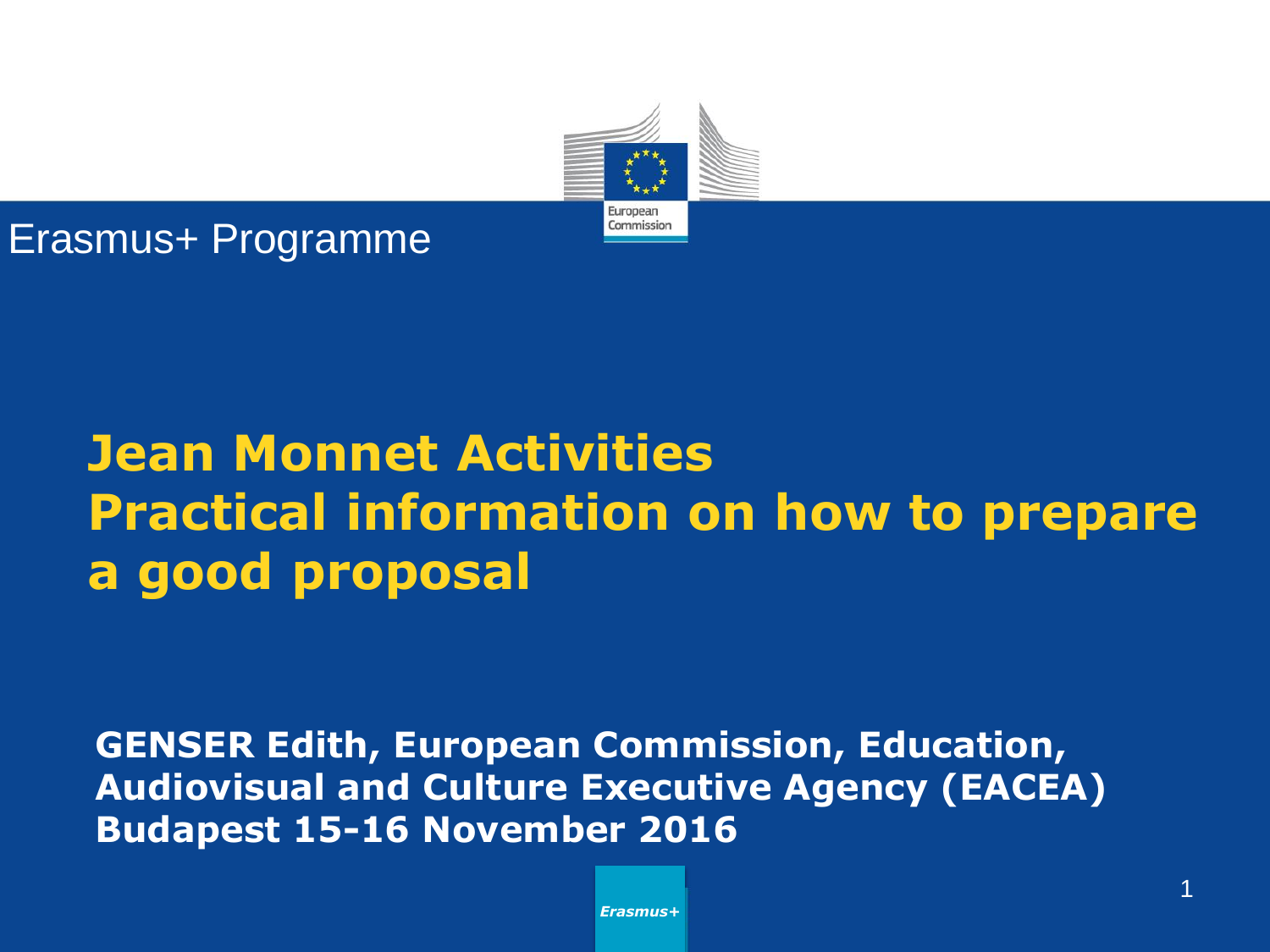

# **Drafting a Jean Monnet Activity proposal**

- **Coherent** in its entirety; avoid contradictions; avoid "patchwork"
- **Simple and concrete:** use examples, justify your statements, bring proofs
- **Clear:** follow the questions and answer them in the right order
- **Explicit:** do not take anything for granted; do not assume that experts will always immediately understand; avoid appreciations or explain them
- **Rigorous:** the application is the basis on which your project will be implemented, it is also the cornerstone of your partnership commitment
- **Focus:** stick to what is asked
- **Complete:** ensure (twice) you have followed all instructions and that the proposal fulfils all the mandatory requirements
- **Easy read language:** Keep most sentences 10-15 words long. Use varied sentence length to make them interesting, but keep sentences simple

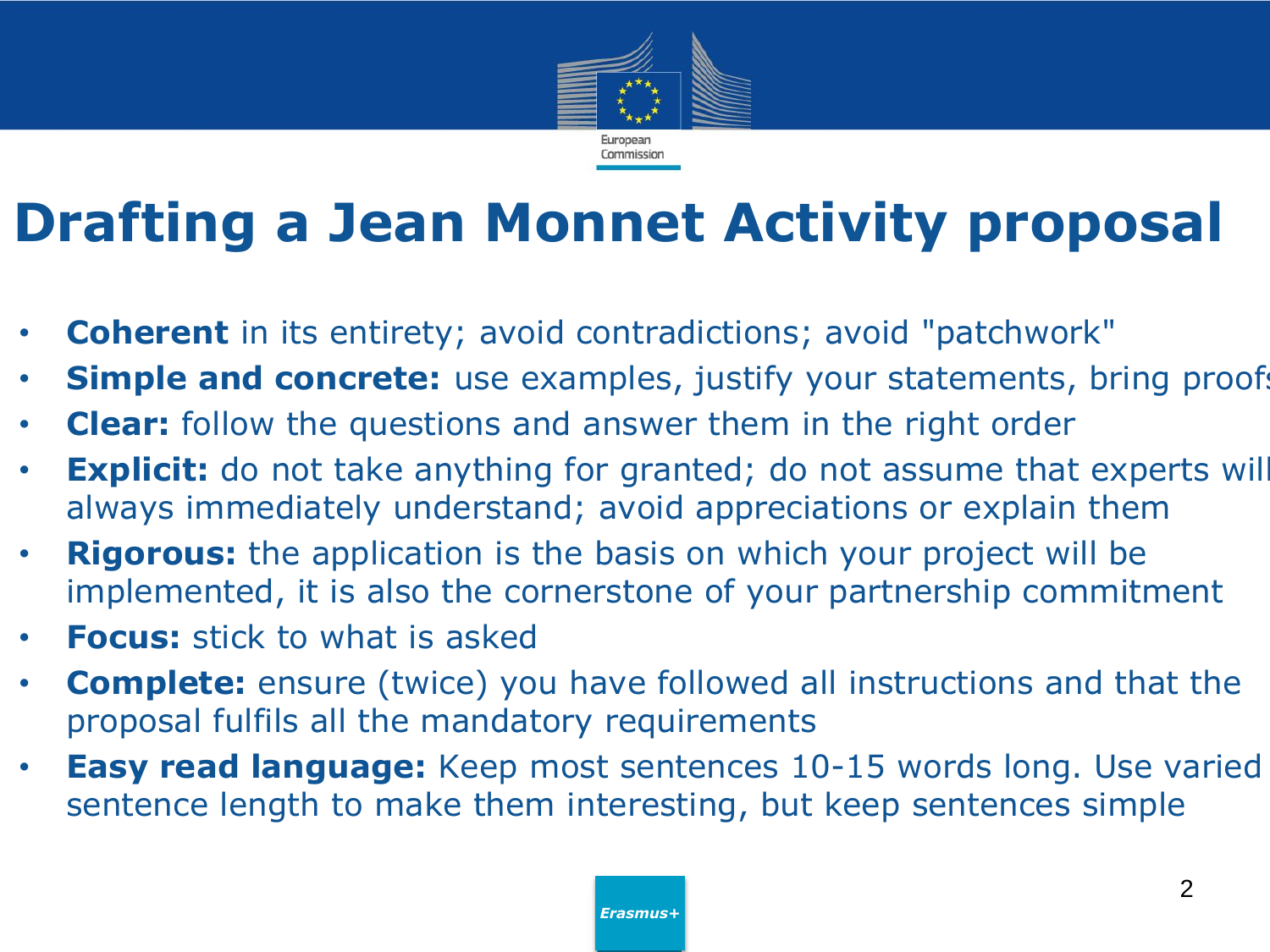

### **Drafting a Jean Monnet Activity proposal**

- Demonstrate relevance in European integration context; aim for originality and innovation, based on own experience of the applicant organisation
- The work programme should be realistic and feasible and avoid incoherence
- Applicants should demonstrate the needs and objectives of the participating organisations and academics involved
- The project design must include a detailed work programme, which is in line with the project aims and the expertise of the team

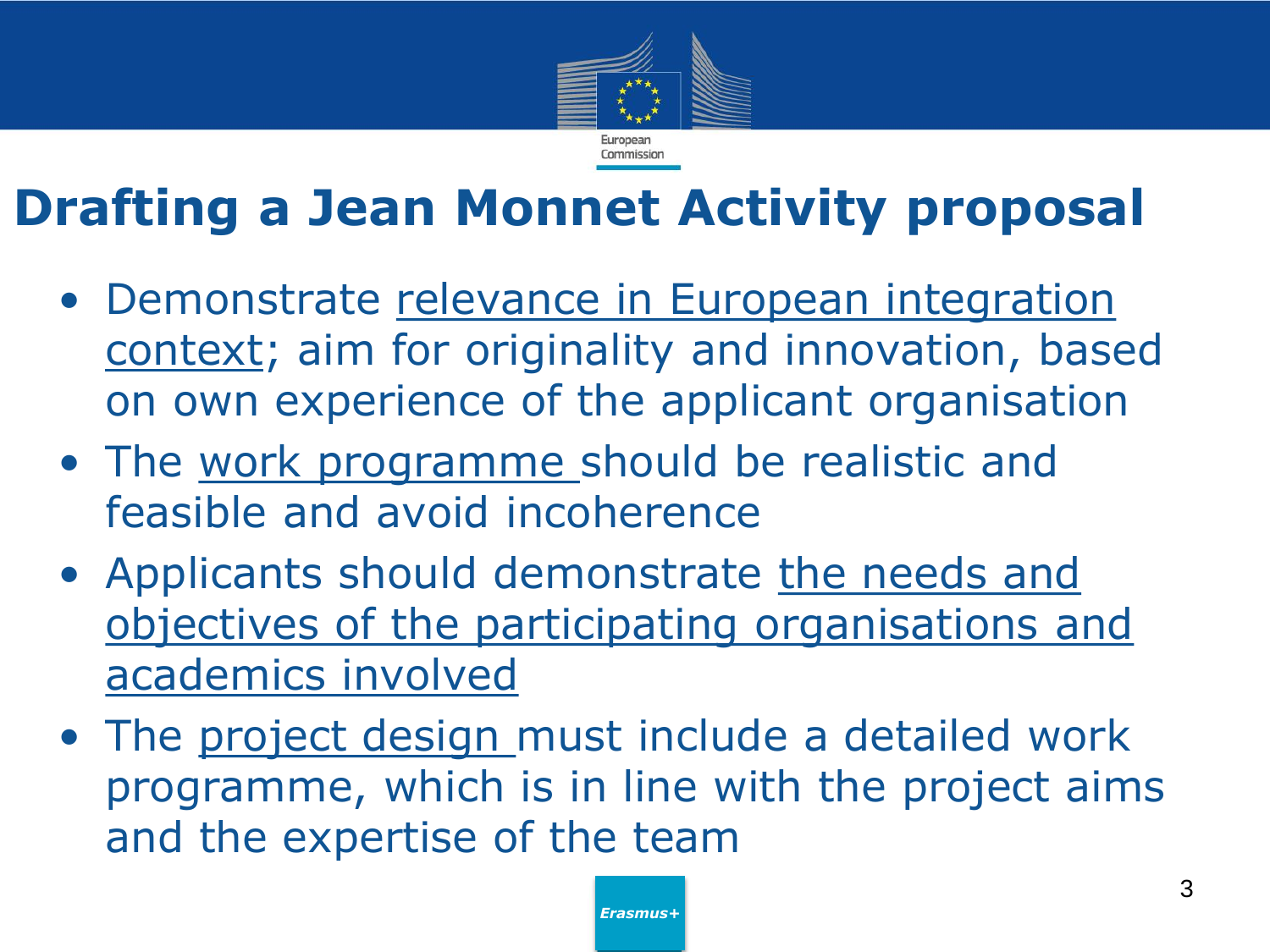

# **Drafting a Jean Monnet Activity proposal**

- Clear roles and responsibilities should be defined for the project team and partners (if relevant)
- Applications should demonstrate the use of new methodologies and technologies
- When identifying target groups, applicants should explain their relevance to the proposal and how they will be reached
- Projects should use a variety of different information channels in order to reach out to a large public and civil society at local, regional, national and/or European level